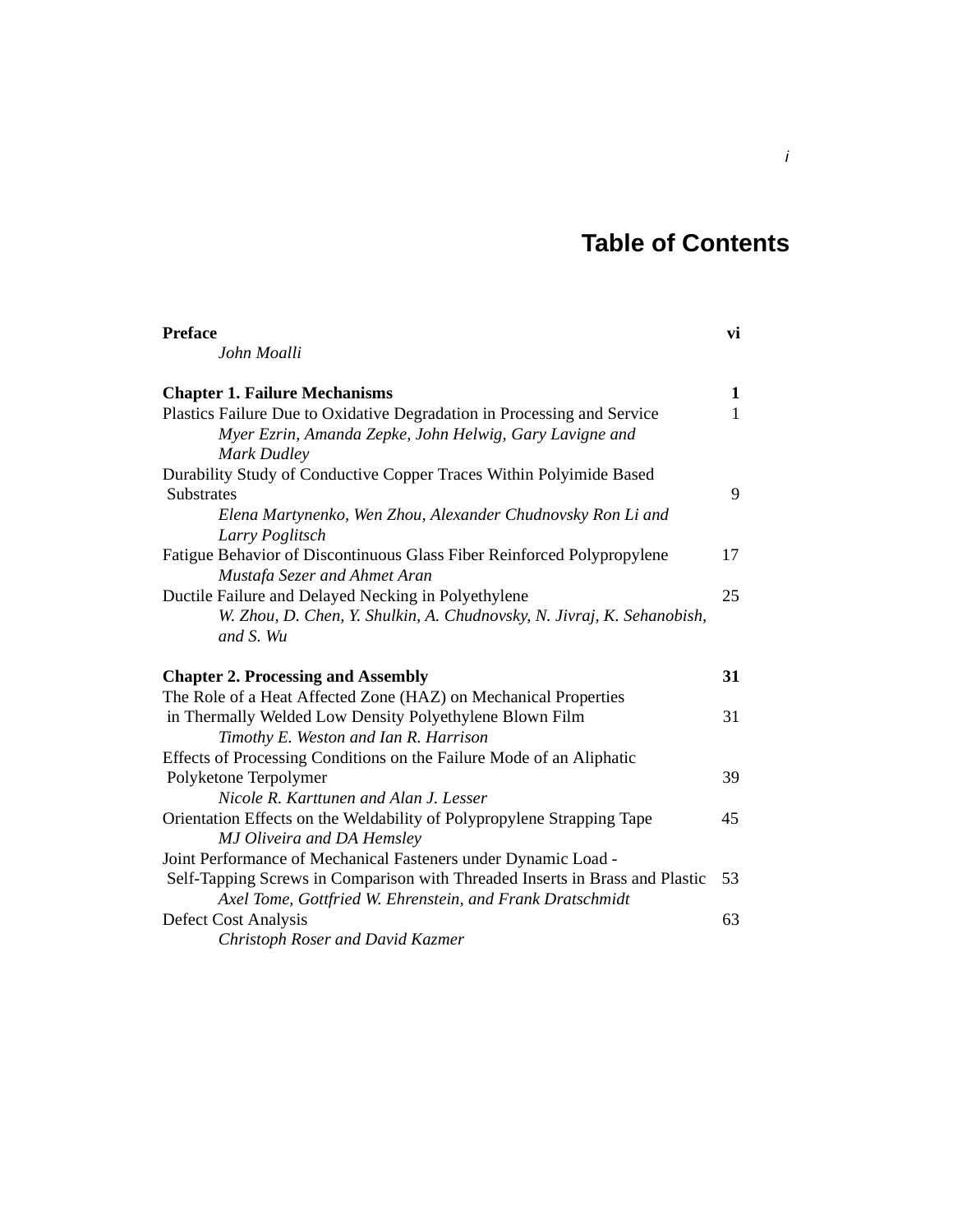| <b>Chapter 3. Environmental Effects</b>                                    | 73  |
|----------------------------------------------------------------------------|-----|
| Environmental Stress Cracking (ESC) of ABS (II)                            | 73  |
| Takafumi Kawaguchi, Hiroyuki Nishimura, and Fumiaki Miwa,                  |     |
| Takashi Kuriyama, and Ikuo Narisawa                                        |     |
| Residual Stress Development in Marine Coatings Under Simulated             |     |
| <b>Service Conditions</b>                                                  | 79  |
| Gu Yan & J R White                                                         |     |
| Estimation of Long-term Properties of Epoxies in Body Fluids               | 89  |
| Steven W. Bradley                                                          |     |
| Mechanical Performance of Polyamides with Influence of Moisture and        |     |
| Temperature – Accurate Evaluation and Better Understanding                 | 95  |
| Nanying Jia and Val A. Kagan                                               |     |
| Temperature-Moisture-Mechanical Response of Vinyl Ester Resin and          |     |
| Pultruded Vinyl Ester/E-Glass Laminated Composites                         | 105 |
| S. P. Phifer, K. N. E. Verghese, J. J. Lesko, and J. Haramis               |     |
| Freeze-thaw Durability of Composites for Civil Infrastructure              | 113 |
| J. Haramis, K.N.E. Verghese, and J. J. Lesko                               |     |
| <b>Chapter 4. Morphology and Fractography</b>                              | 121 |
| Fractography of ABS                                                        | 121 |
| Hiromi Kita, Masatoshi Higuchi, Atsushi Miura                              |     |
| Fractography of Metals and Plastics                                        | 127 |
| Ronald J. Parrington                                                       |     |
| Crack Propagation in Continuous Glass Fiber/Polypropylene Composites:      |     |
| Matrix Microstructure Effect                                               | 135 |
| M. N. Bureau and J. Denault, F. Perrin, and J. I. Dickson                  |     |
| Fracture Behavior of Polypropylene Modified with Metallocene Catalyzed     |     |
| Polyolefin                                                                 | 143 |
| Laura A. Fasce and Patricia M. Frontini, Shing-Chung Wong, and             |     |
| Yiu-Wing Mai                                                               |     |
| Morphology and Mechanical Behavior of Polypropylene Hot Plate Welds        | 149 |
| MJ Oliveira, CA Bernardo, and DA Hemsley                                   |     |
| The Influence of Morphology on the Impact Performance of                   |     |
| an Impact Modified PP/PS Alloy                                             | 159 |
| S. P. Bistany                                                              |     |
| Morphological Study of Fatigue Induced Damage in Semi-crystalline Polymers | 165 |
| Nathan A. Jones and Alan J. Lesser                                         |     |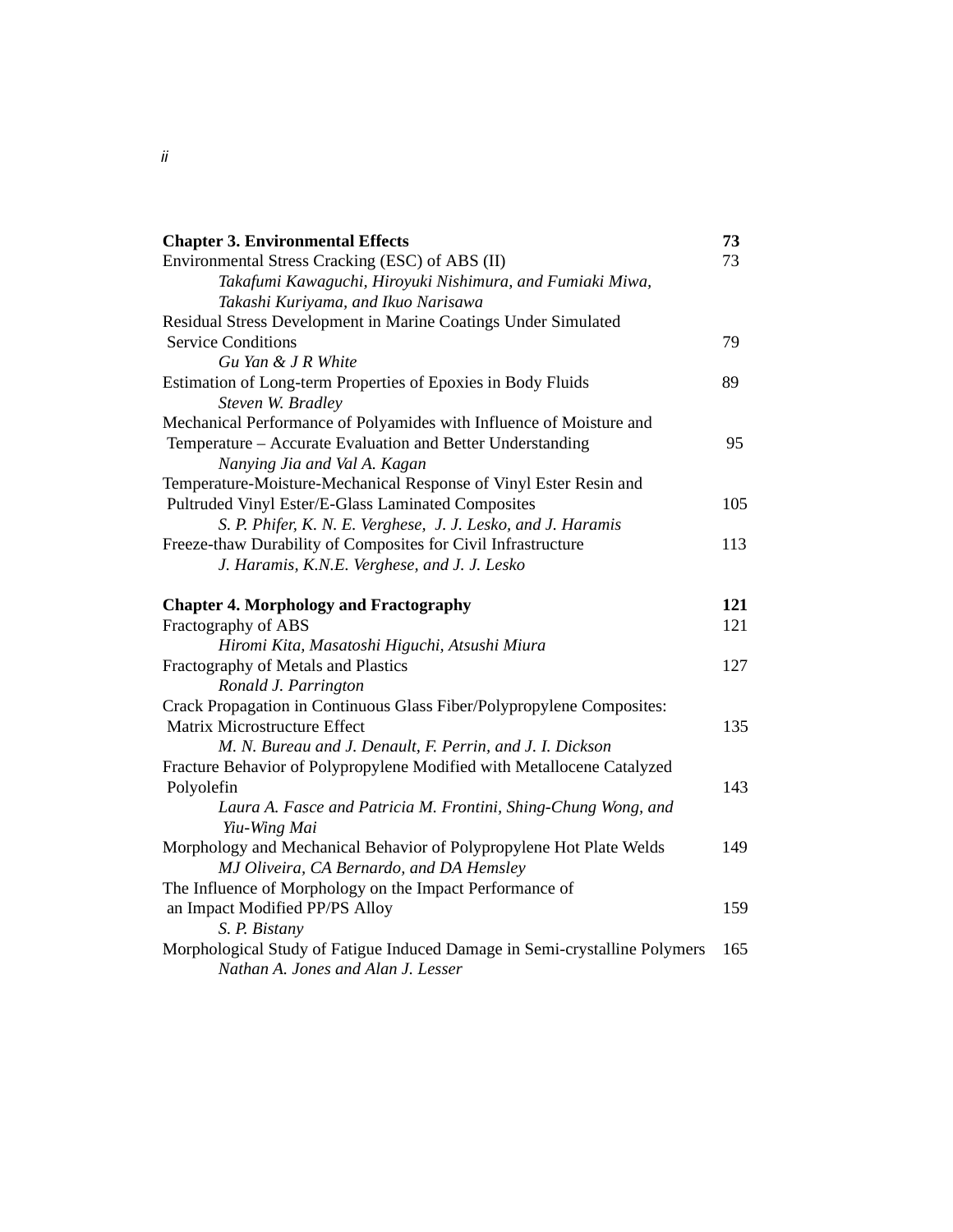| <b>Chapter 5. Modeling of Failures and Failure processes</b>               | 173 |
|----------------------------------------------------------------------------|-----|
| Failure Analysis Models for Polyacetal Molded Fittings in Plumbing Systems | 173 |
| L.J. Broutman, D.B. Edwards, and P.K. So                                   |     |
| Progressive Failure Analysis of Fiber Composite Structures                 | 179 |
| Matt H. Triplett                                                           |     |
| Calculating Thermally Induced Stresses Using a Nonlinear Viscoelastic      |     |
| <b>Material Model</b>                                                      | 187 |
| N. Schoeche and E. Schmachtenberg                                          |     |
| Evaluation of a Yield Criteria and Energy Absorbing Mechanisms of Rubber   |     |
| Modified Epoxies in Multiaxial Stress States                               | 193 |
| Robert S. Kody and Alan J. Lesser                                          |     |
| <b>Chapter 6. Design and Life Prediction</b>                               | 201 |
| Shelf Life Failure Prediction Considerations for Irradiated Polypropylene  |     |
| <b>Medical Devices</b>                                                     | 201 |
| Michael T. K. Ling, Samuel Y. Ding, Atul Khare, and L. Woo                 |     |
| Determining Etch Compensation Factors for Printed Circuit Boards           | 209 |
| Anthony DeRose, Richard P. Theriault and Tim A. Osswald, and               |     |
| Jose M. Castro                                                             |     |
| <b>Activation Energies of Polymer Degradation</b>                          | 219 |
| Samuel Ding, Michael T. K. Ling, Atul Khare and Lecon Woo                  |     |
| Estimation of Time-temperature-collectives at Describing Ageing of         |     |
| <b>Polymer Materials</b>                                                   | 227 |
| D. Blaese and E. Schmachtenberg                                            |     |
| <b>Chapter 7. Test Methods</b>                                             | 233 |
| Standard Test Procedures for Relevant Material Properties for Structural   |     |
| Analysis                                                                   | 233 |
| Gerald G. Trantina and Joseph T. Woods                                     |     |
| Factors Affecting Variation in Gardner Impact Testing                      | 241 |
| Mark Lavach                                                                |     |
| Radiation Resistance of Multilayer Films by Instrumented Impact Testing    | 247 |
| Robert Wojnarowski, Michael T. K. Ling, Atul Khare, and L. Woo             |     |
| Aspects of the Tensile Response of Random Continuous Glass/Epoxy           |     |
| Composites                                                                 | 253 |
| Okenwa I. Okoli, G.F. Smith                                                |     |